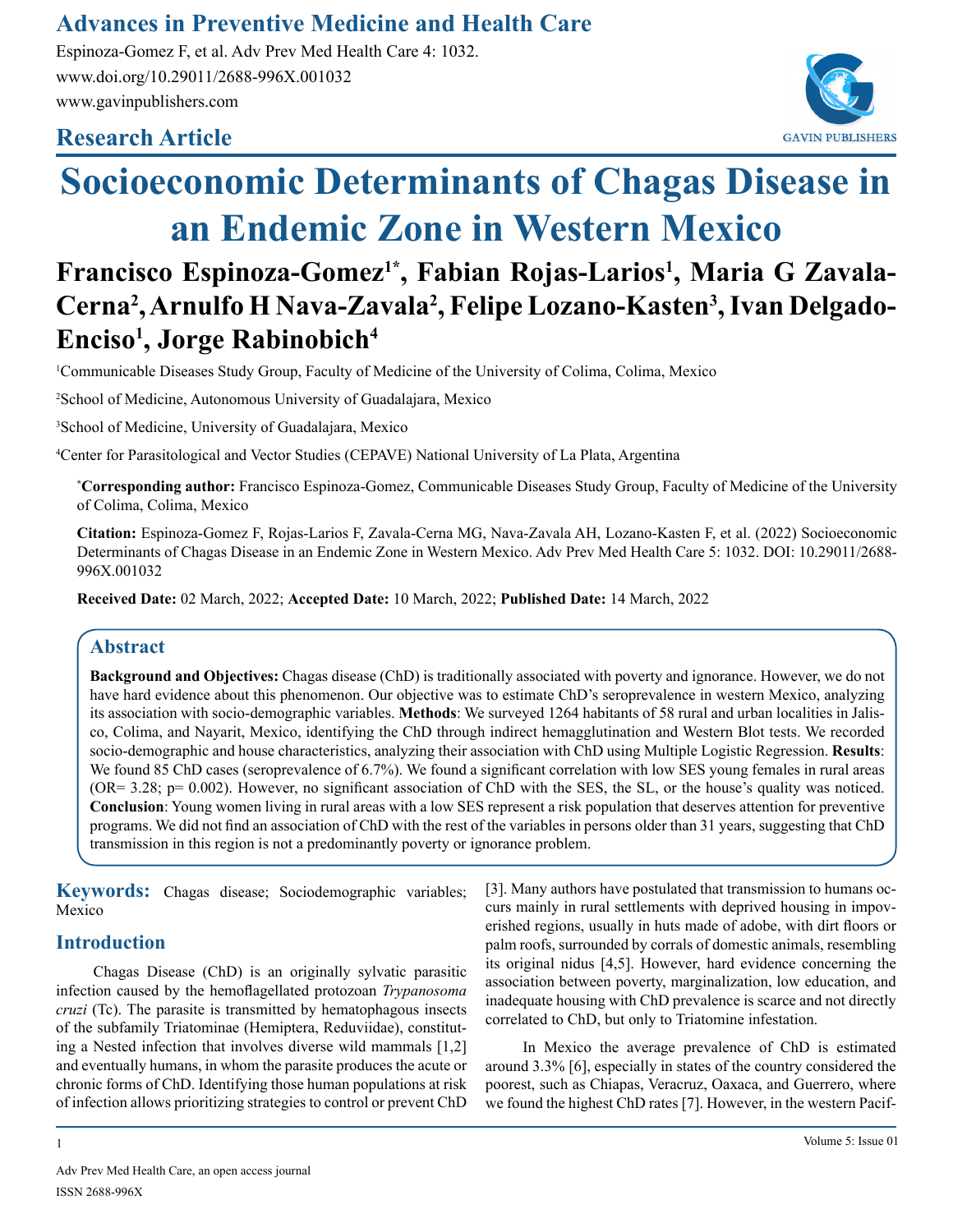ic coast, with higher SES and SL, many authors have documented ChD in urban communities [8,9]. To analyze specifically the association between ChD prevalence with the SES, SL, Sex, Age, housing and labor conditions, we carried out a serosurvey in rural and urban settlements in Jalisco, Nayarit, and Colima in the western region of Mexico.

#### **Methods**

#### **Target population and study design**

We performed a population based cross-sectional seroepidemiological survey among Jalisco, Colima, and Nayarit inhabitants in western Mexico (see figure 1) from September 2010 to May 2011. The studied area comprises approximately 112000 km2, with 9 723 667 inhabitants [10]. In total, we selected 58 urban and rural localities in the region, sampling 1264 subjects.



Fig 1. Map of Mexico, the studied region in the states of Jalisco, Colima and Nayarit. As well as the 58 sampled localities in the 3 states

**Figure 1:** Map of Mexico and the states of Jalisco, Colima and Nayarit with the 58 sampled localities between 2010 and 2011.

We applied a structured questionnaire and took a venous blood sample to identify anti-Tc antibodies using the Indirect Hemagglutination (IHA) and the Western Blot (WB) test in approximately twenty people randomly selected in each locality from an average of ten houses. The inclusion criteria were: age from 1 to 85 years; with all their lifespan or approximately ten years of permanent residence in the locality (to link a prolonged exposure time with environmental factors in the community, and to minimize the possible effect of carrying Tc from other places). We excluded patients with severe chronic disease or contraindication for venipuncture.

#### **Laboratory test**

We separated serum from blood samples and stored at -70 °C until their process. Then, our team performed IHA with the commercial kit (Chagatest, Wiener Labs®) following the manufacturer instructions treating the samples with 2-mercaptoethanol (2-ME) dilution of 1:40, considering a specimen positive when agglutination occurred at a dilution 1:40 or higher. The positive IHA samples and a stock of negative cases were analyzed using the WB test with a standard immunoelectrotransference technique [11] in the National Institute of Cardiology Ignacio Chavez in Mexico City. We considered ChD's cases those with two positive tests, expressing this in a nominal dichotomous scale.

#### **Socioeconomic variables**

**Socioeconomic Status (SES):** We considered four categories according to the Mexican Association of Opinion and Marketing [12], this includes the occupation of the head of the family; access to urban services; quality of housing; spending on education, leisure and health. The categories were: 1. High SES: People with skilled jobs, complete houses, public services, and access to private medical care or insurance; 2. Medium SES: Those persons with a formal job and beneficiaries of public social security, but with modest housing and without automobile; 3. Poverty level: Family´s head dedicated to informal commerce and non-qualified or elementary jobs, with poor housing conditions and more than three people per room; and finally 4. Extreme poverty: People living in incomplete houses, with meager income, many of them working as peasants or unemployed. In each family, we included all the participant members under the same category.

**School Level (SL):** We considered it only in older than 11 years and stratified them in four categories: 1. Without schooling (individuals with no or incomplete primary education); 2. High school, or early technical education; 3. Technical or administrative careers; and 4. People with higher education as professionals or postgraduate.

**Occupation:** We stratified this variable in people older than 18 years in six different groups according to the International Standard Classification of Occupations (ISCO) [13]: a. Field workers, including farmers, peasants, fishers; b. Services and Sales, like store clerks, street vendors, musicians, waiters, etcetera; c. Managers and professionals; c. Workers in Factories, masons, mechanics, craftsman; d. Students; and e. House workers including homemakers and maids

**Type of locality:** The categories were: 1. Rural towns with less than 2500 inhabitants, and 2: Urban localities with more than 2600 inhabitants (up to 820,000) according to the INEGI11.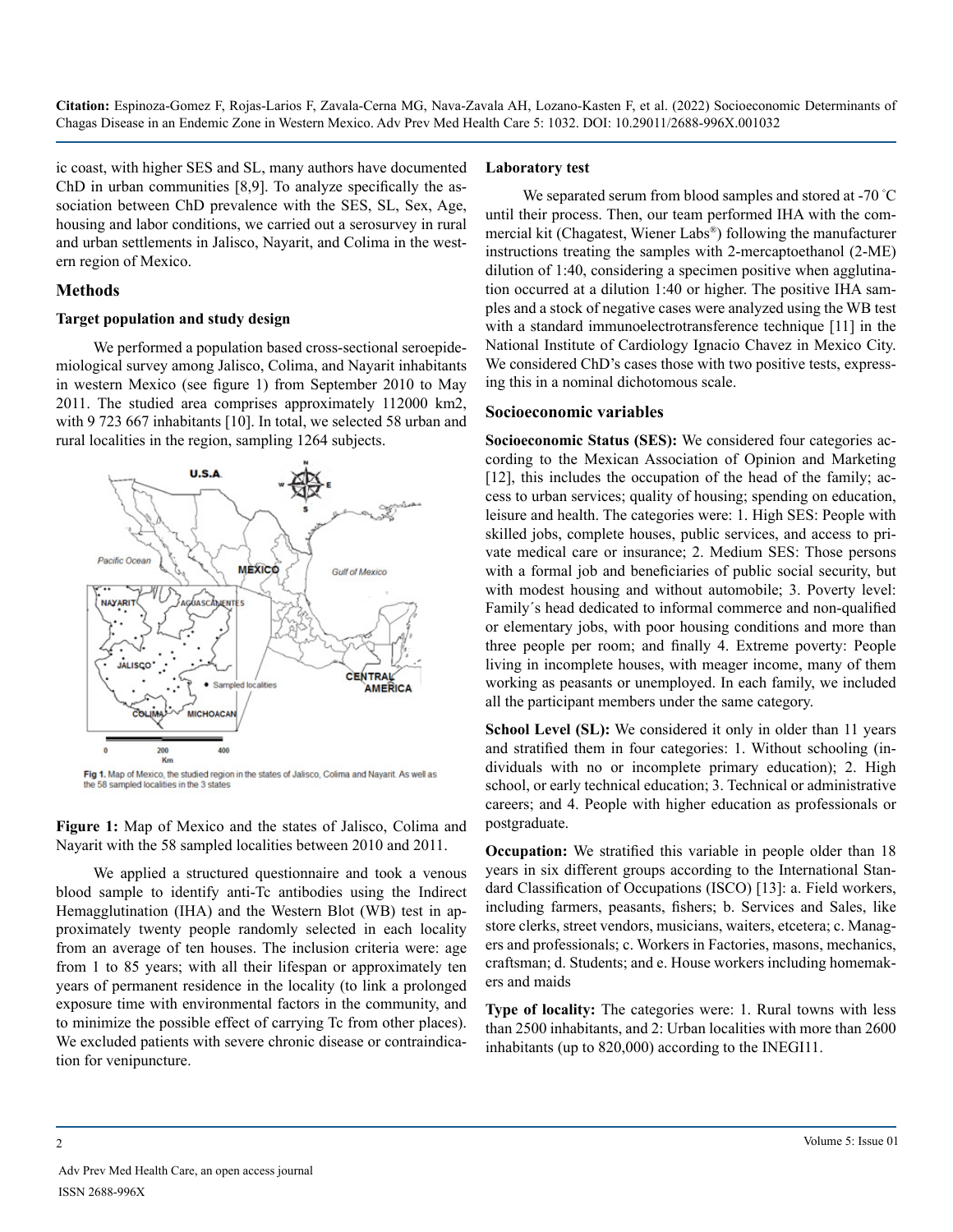**Animals at home:** We considered the presence of pets, farmyard or stable animals (poultry, pigs, horses, cows, goats) inside house or in backyard.

**House characteristics:** We stratify it according to the construction material and the house's finishes that could favor the infestation of triatomines. For this, we considered the materials of Ceiling, Walls, and Floor, being the worse those with a dirt floor, no plastered walls or roof made of palm or cardboard, and the best, houses made of plastered bricks, ceramic floor and house commodities like conditioned air or internet connection.

Inhabitants per room- Two or less people per room, or more than three persons per room.

#### **Statistical analysis**

We carried out the correlation analysis of ChD seroprevalence with gender, age, SL, SES, house characteristics, animal ownership, type of settlement, and occupation using Multivariate Logistic Regression, with estimation of Odds Ratio (OR) and their Confidence Intervals to 95% (CI95%) with the Woolf's method.

**Ethical aspects:** The institutional committees for Ethics and Research of the Secretary of Health in Colima, Jalisco and Nayarit approved the protocol (#142/09). We obtained written informed consent from all participants (parents or legal guardians in the case of minors) before administration of the questionnaire or blood sampling.

#### **Results**

We obtained 1264 valid samples, of which 85 resulted positive to ChD, representing a prevalence of 6.72% (CI95%: 5.4 to 8.25). Table 1 shows the total individuals' social and demographic conditioning factors and their entailment with Tc infection. We sampled 371 men in whom 18 were positive for ChD (4.85%), meanwhile in 893 females, we observed 67 ChD cases (7.5%), although such difference was not significant. It is noteworthy that only the age group between 11 and 40 years had a significantly higher prevalence than the other groups, including the elder.

| <b>Variable</b>             | <b>Sampled</b> | ChD              | Univariate OR (CI 95%             | <b>Multivariate OR</b><br>(CI95%) |
|-----------------------------|----------------|------------------|-----------------------------------|-----------------------------------|
| <b>Sex</b>                  |                |                  |                                   |                                   |
| Male                        | 371            | 18               |                                   | $0.99(0.97 - 1.003)$              |
| Female                      | 893            | 67               | $1.6(0.93 - 2.7)$                 |                                   |
| Age                         |                |                  |                                   |                                   |
| $1 - 10$ years              | 26             | $\boldsymbol{0}$ |                                   | $1.5(0.92 - 2.7)$                 |
| $11 - 20$                   | 157            | 16               |                                   |                                   |
| $21 - 30$                   | 224            | $20\,$           |                                   |                                   |
| $31 - 40$                   | 271            | 16               |                                   |                                   |
| $41 - 50$                   | 204            | 12               | $0.99(0.98 - 1.003)$              |                                   |
| $51 - 60$                   | 169            | 9                |                                   |                                   |
| $61 - 70$                   | 136            | $8\,$            |                                   |                                   |
| $71 - 80$                   | 61             | $\overline{4}$   |                                   |                                   |
| $>81$                       | 16             | $\boldsymbol{0}$ |                                   |                                   |
| <b>Socioeconomic Status</b> |                |                  |                                   |                                   |
| High                        | 116            | $\boldsymbol{9}$ |                                   | $0.8(0.51 - 1.27)$                |
| Medium                      | 627            | 45               | $0.83$ (0.61 - 1.13) <sup>2</sup> |                                   |
| $_{\rm Low}$                | 459            | 29               |                                   |                                   |
| Extreme poverty             | $62\,$         | $\sqrt{2}$       |                                   |                                   |
| <b>School level</b>         |                |                  |                                   |                                   |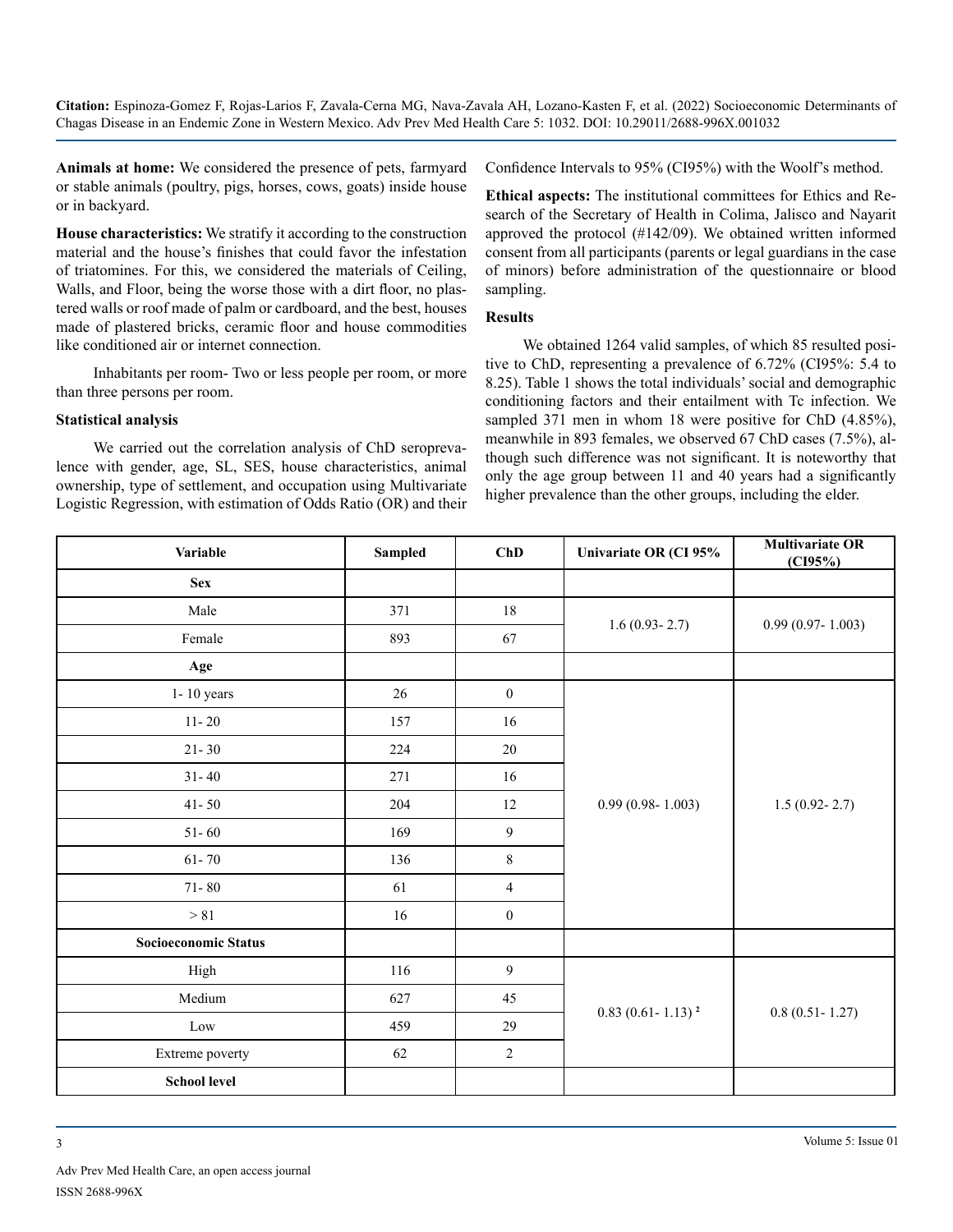| None                                                                                                                                                                                                                                                                                                                                                                                                    | 392 | 22             |                         |                    |
|---------------------------------------------------------------------------------------------------------------------------------------------------------------------------------------------------------------------------------------------------------------------------------------------------------------------------------------------------------------------------------------------------------|-----|----------------|-------------------------|--------------------|
| Elementary                                                                                                                                                                                                                                                                                                                                                                                              | 635 | 47             |                         |                    |
| Middle                                                                                                                                                                                                                                                                                                                                                                                                  | 140 | 11             | $0.88(0.68 - 1.15)^{3}$ | $1.01(0.56 - 1.8)$ |
| Superior                                                                                                                                                                                                                                                                                                                                                                                                | 71  | 5              |                         |                    |
| Occupation: 4                                                                                                                                                                                                                                                                                                                                                                                           |     |                |                         |                    |
| Field worker                                                                                                                                                                                                                                                                                                                                                                                            | 128 | 12             |                         |                    |
| Services and sales                                                                                                                                                                                                                                                                                                                                                                                      | 132 | 7              |                         |                    |
| Managers and proffesionals                                                                                                                                                                                                                                                                                                                                                                              | 56  | $\mathfrak{Z}$ |                         |                    |
| Workers in Factory, Construction, Mechanics,<br>craftsman                                                                                                                                                                                                                                                                                                                                               | 139 | 6              | $1.07(0.68 - 1.66)^5$   |                    |
| Student                                                                                                                                                                                                                                                                                                                                                                                                 | 139 | 13             |                         |                    |
| Housework                                                                                                                                                                                                                                                                                                                                                                                               | 587 | 42             |                         |                    |
| <sup>1</sup> OR calculated for each 10 years.<br><sup>2</sup> Hypothetical risk group: Poverty and Extreme poverty (1)<br><sup>3</sup> SL recorded in 1238 older than 10 years; Risk group: None or elementary (1)<br><sup>4</sup> Occupation according to the ISCO (see reference) in 1179 persons, including child workers<br>$5T$ , and $(0.05)$ and $(0.05)$ and $(1.01)$ and $(0.01)$ and $(1.00)$ |     |                |                         |                    |

5 House work (585) against all other occupations

**Table 1:** Demographic variables of the 1264 subjects sampled for ChD in Jalisco, Colima and Nayarit, Mexico during 2010-2011, and their association with ChD using uni and multivariate Logistic Regression.

We observed that 9.1% of the population belong to the higher SES level, while 49% to the middle class, 36.3% to the poor, and 4.9% to extreme poverty. The weighted OR and CI resulted in no significant differences between SES and ChD, even after analyzing the four strata of SES as "dummy" variables. For its part, the SL in 1214 individuals showed a percentage of people with a null school of 31%, with incomplete primary education 50%, and very few individuals with professional or higher levels (5.6%). We found a discrete nonlinear correlation between SL and SES, exclusively in people with higher education ( $R^2 = 0.0216$ , p= 0.06). SL neither showed association with ChD. Regarding the peoples´ occupation we did not find any significant correlation with ChD,

although the Homeworkers showed a slightly higher prevalence but statistically no significant.

In table 2, we observe the correlation of ChD with environmental variables. The type of settlement (rural or urban), including Guadalajara, Tepic, and Puerto Vallarta with more than 500000 inhabitants, showed no significant association. Seventy hundred eighty-two individuals have animals at home, especially pets (54.4%), although this did not show association with ChD. Concerning the quality of the dwelling, the construction characteristics with a supposed higher risk of transmission showed a slight negative relation with the prevalence of ChD, although this figure did not reach statistical significance.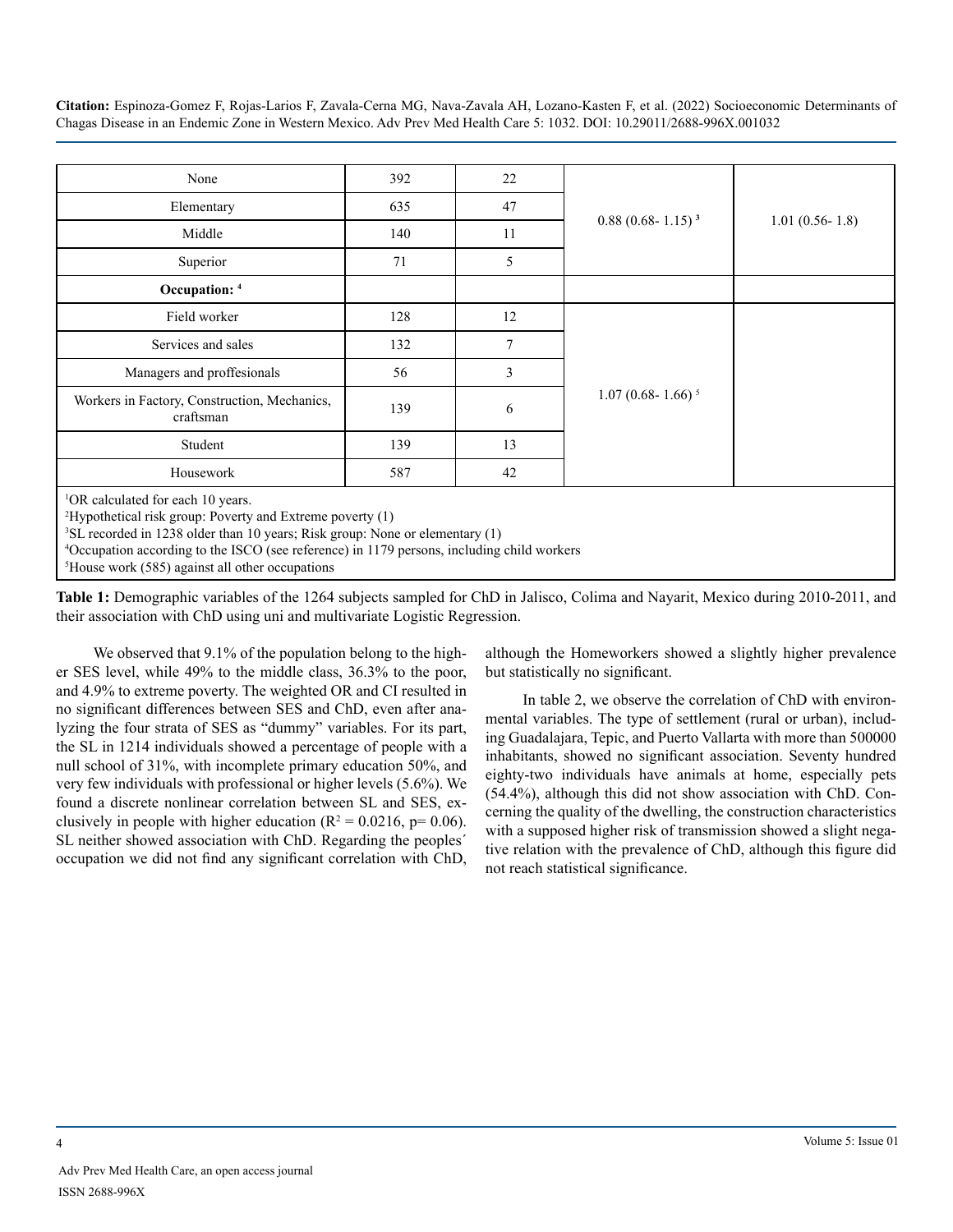| Variable                                                                                                                                                                                                                       |     | ChD          | <b>Univariate OR</b><br>(CI 95% | <b>Multivariate OR</b><br>(CI95%) |
|--------------------------------------------------------------------------------------------------------------------------------------------------------------------------------------------------------------------------------|-----|--------------|---------------------------------|-----------------------------------|
| <b>Type of locality</b>                                                                                                                                                                                                        |     |              |                                 |                                   |
| Urban                                                                                                                                                                                                                          | 758 | 44           |                                 | $1.53(0.93 - 2.53)$               |
| Rural                                                                                                                                                                                                                          | 506 | 41           | $1.43(0.92 - 2.22)$             |                                   |
| Animals at home <sup>1</sup>                                                                                                                                                                                                   |     |              |                                 |                                   |
| Yes                                                                                                                                                                                                                            | 782 | 57           |                                 | $1.43(0.73 - 2.8)$                |
| N <sub>0</sub>                                                                                                                                                                                                                 | 212 | 11           | $1.43(0.74 - 2.7)$              |                                   |
| <b>Housing Quality</b>                                                                                                                                                                                                         |     |              |                                 |                                   |
| Meager (Ceiling and walls made of metal Clay, Palm or cardboard; Dirt<br>floor)                                                                                                                                                | 50  | $\mathbf{1}$ |                                 | $0.72(0.45 - 1.17)$               |
| Medium: (Ceiling made of cement or roof tiles, walls of Adobe or<br>masonry bricks, floor of cement or bricks)                                                                                                                 | 838 | 58           | $0.86(0.57 - 1.32)$             |                                   |
| Good quality: (Vaults of cement, plastered walls and floor of ceramic tiles). It<br>includes luxury residences and country houses for leisure                                                                                  | 376 | 26           |                                 |                                   |
| <b>Inhabitants per room</b>                                                                                                                                                                                                    |     |              |                                 |                                   |
| $\leq$ 2                                                                                                                                                                                                                       | 834 | 59           |                                 | $0.84(0.5 - 1.43)$                |
| >3                                                                                                                                                                                                                             | 425 | 26           | $0.94(0.76 - 1.16)$             |                                   |
| <sup>1</sup> They were recorded in 318 houses (944 inhabitants). It includes pets and warm blood. Barnyard animals<br>No significant association nor interaction between environmental and demographic variables was obtained. |     |              |                                 |                                   |

**Table 2:** Environmental characteristics of settlements and houses of sampled people at the 58 localities and their association with ChD seroprevalence analyzed using Logistic Regression.

After that, we performed a multivariate analysis of the most influential variables transformed in a dichotomous fashion which results are depicted in Table III. For this analysis, we used the age group of 11 to 30 years as a reference. As we can appreciate, the interaction of young females living in rural areas and with a low SES, showed the most significant association with ChD.

| <b>Variable</b>                   | <b>Sampled</b> | ChD | <b>Univariate OR (CI</b><br>95% | <b>Multivariate OR</b><br>(C195%)1 |
|-----------------------------------|----------------|-----|---------------------------------|------------------------------------|
| Age                               |                |     |                                 |                                    |
| $11 - 31$                         | 381            | 36  |                                 | 2.23 (1.34-3.72) $p=0.0021$        |
| Rest                              | 883            | 49  | $1.77 - (1.13 - 2.78)$          |                                    |
| <b>Sex</b>                        |                |     |                                 |                                    |
| Male                              | 371            | 18  |                                 | 1.91 (0.95-3.86) $p=0.068$         |
| Female                            | 893            | 67  | $1.6(0.93 - 2.7)$               |                                    |
| Socioeconomic Status <sup>1</sup> |                |     |                                 |                                    |
| High-Medium (0)                   | 743            | 54  |                                 | $0.77$ (0.45-1.3) p=0.32           |
| Low and Extreme poverty (1)       | 521            | 31  | $0.83(0.61 - 1.13)$             |                                    |
| Occupation:                       |                |     |                                 |                                    |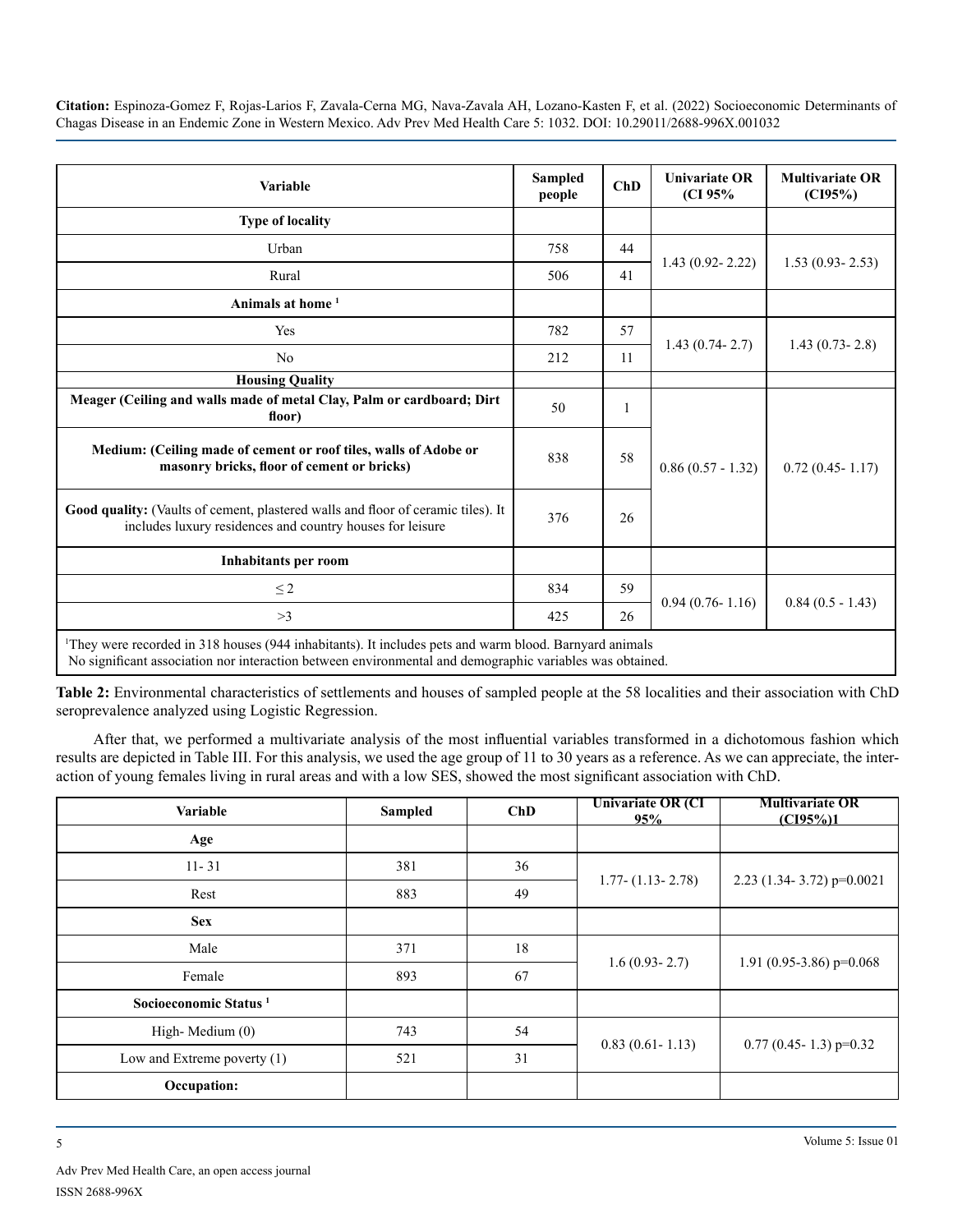| Housework                                                          | 587                                                                                                                                                                                                                                                                                              | 42 | $1.07(0.68 - 1.66)$ | $0.87(0.48-1.5)$<br>$p=0.64$                                                                                                            |  |
|--------------------------------------------------------------------|--------------------------------------------------------------------------------------------------------------------------------------------------------------------------------------------------------------------------------------------------------------------------------------------------|----|---------------------|-----------------------------------------------------------------------------------------------------------------------------------------|--|
| All other                                                          | 624                                                                                                                                                                                                                                                                                              | 42 |                     |                                                                                                                                         |  |
| <b>Type of locality</b>                                            |                                                                                                                                                                                                                                                                                                  |    |                     |                                                                                                                                         |  |
| Urban                                                              | 758                                                                                                                                                                                                                                                                                              | 44 |                     | $1.7(1.01 - 2.82) p=0.045$                                                                                                              |  |
| Rural                                                              | 506                                                                                                                                                                                                                                                                                              | 41 | $1.43(0.92 - 2.22)$ |                                                                                                                                         |  |
| Animals at home <sup>2</sup>                                       |                                                                                                                                                                                                                                                                                                  |    |                     |                                                                                                                                         |  |
| Yes                                                                | 782                                                                                                                                                                                                                                                                                              | 57 |                     | 1.3 $(0.66 - 2.56)$ p=0.44                                                                                                              |  |
| N <sub>0</sub>                                                     | 212                                                                                                                                                                                                                                                                                              | 11 | $1.43(0.74 - 2.7)$  |                                                                                                                                         |  |
| Interaction model <sup>3</sup>                                     |                                                                                                                                                                                                                                                                                                  |    |                     |                                                                                                                                         |  |
| Age 11-32 years+ Female + Low SES +<br><b>Rural settlement</b>     | 50                                                                                                                                                                                                                                                                                               | 9  |                     | 3.28 (1.5-7.0) p= $0.0021$                                                                                                              |  |
| All other                                                          | 1214                                                                                                                                                                                                                                                                                             | 76 |                     |                                                                                                                                         |  |
| $1\alpha$ $\cdots$<br>$\mathcal{L}$ , and the set of $\mathcal{L}$ | $\mathbf{r}$ and $\mathbf{r}$ and $\mathbf{r}$ and $\mathbf{r}$ and $\mathbf{r}$ and $\mathbf{r}$ and $\mathbf{r}$ and $\mathbf{r}$ and $\mathbf{r}$ and $\mathbf{r}$ and $\mathbf{r}$ and $\mathbf{r}$ and $\mathbf{r}$ and $\mathbf{r}$ and $\mathbf{r}$ and $\mathbf{r}$ and $\mathbf{r}$ and |    | $\cdot$ 1           | $\mathbf{1} \times \mathbf{1}$ and $\mathbf{1} \times \mathbf{1}$ and $\mathbf{1} \times \mathbf{1}$ and $\mathbf{1} \times \mathbf{1}$ |  |

1 Socioeconomic status showed significant Co-variability with SL and Quality of houses, so, they were removed from the Multivariate analysis. 2 In 994 individuals with complete data of variables

<sup>3</sup>After eliminating the less influential variables with the Backward Step process.

**Table 3:** Analysis of interactions of the most influential variables with ChD after transforming them into dichotomous scale for a Multivariate Logistic Regression.

## **Discussion**

The ChD prevalence found by us is consistent with previous findings in the area [8,14], and it is higher than the estimated for the national seroprevalence reported by the Mexico's Secretary of Health of 0.53/ 100,000 in 2010 [15]. This fact indicates a relevant sub-register of ChD in the Mexico´s official figures.

Concerning the prevalence of ChD and demographic variables, we found a significantly higher rate in young women (aged between 11 and 30 years) living in rural settlements and with a low SES, independently from the other factors. This occurrence could depend on more intense exposure of women to infection with TC due to being at home for longer, where triatomines are colonizing with a rising frequency. Such phenomenon is similar to other observations in South America [16], and warrants further investigation since Tc infection in women, particularly of childbearing age, represents an additional challenge of public health, given the risk of congenital transmission of ChD [17].

Regarding the higher prevalence of ChD among people between 11 and 30 years old, our data contrasts sharply with former studies in South America [16], and other parts of Mexico, where authors report a median age older than 50 years [18]. We do not have a clear explanation for this higher frequency in young people; however, we can assume that prevalence of ChD in older patients is reduced because the disease produces a significant lethality after 20 years of infection [19], especially in endemic areas without access to a specific treatment, such as Mexico [20]. Therefore, we probably do not have more old patients with ChD because of mortality and not because of a protective effect of age. Out of these findings in young female population, we did not encounter significant association of ChD with SES, SL, with rural communities, poor house quality, nor with animals at home, as is generally asserted in other regions [2-5,18]. Instead, our results are consistent with recent data on ChD in the United States, where women with the highest economic level have the highest risk of infection [17]. The distribution of SES and SL in our population are similar to the distribution of economic strata amongst Mexican society according to the AMAI [12] , so we cannot attribute this finding to a SES selection bias, differing from those reports made in South America in which authors usually sampled low-income people preferably [5,16]. Our results suggests that young people, especially housewives living in recent human settlements and deforested areas, are more likely to have unnoticed contact with naturally infected triatomines present in the region, particularly *Meccus longipennis, T*. *barberi* and M. pallidipennis that are in a process of adaptation to human habitats [21]. Independently of meager houses or extreme poverty.

## **Conclusions**

ChD in Western Mexico is a persistent public health problem both in urban and rural communities, which preferentially affects young women of low socioeconomic status: However, in older people, the prevalence of ChD is similar between individuals with any SES and SL level or house quality. Our results support the